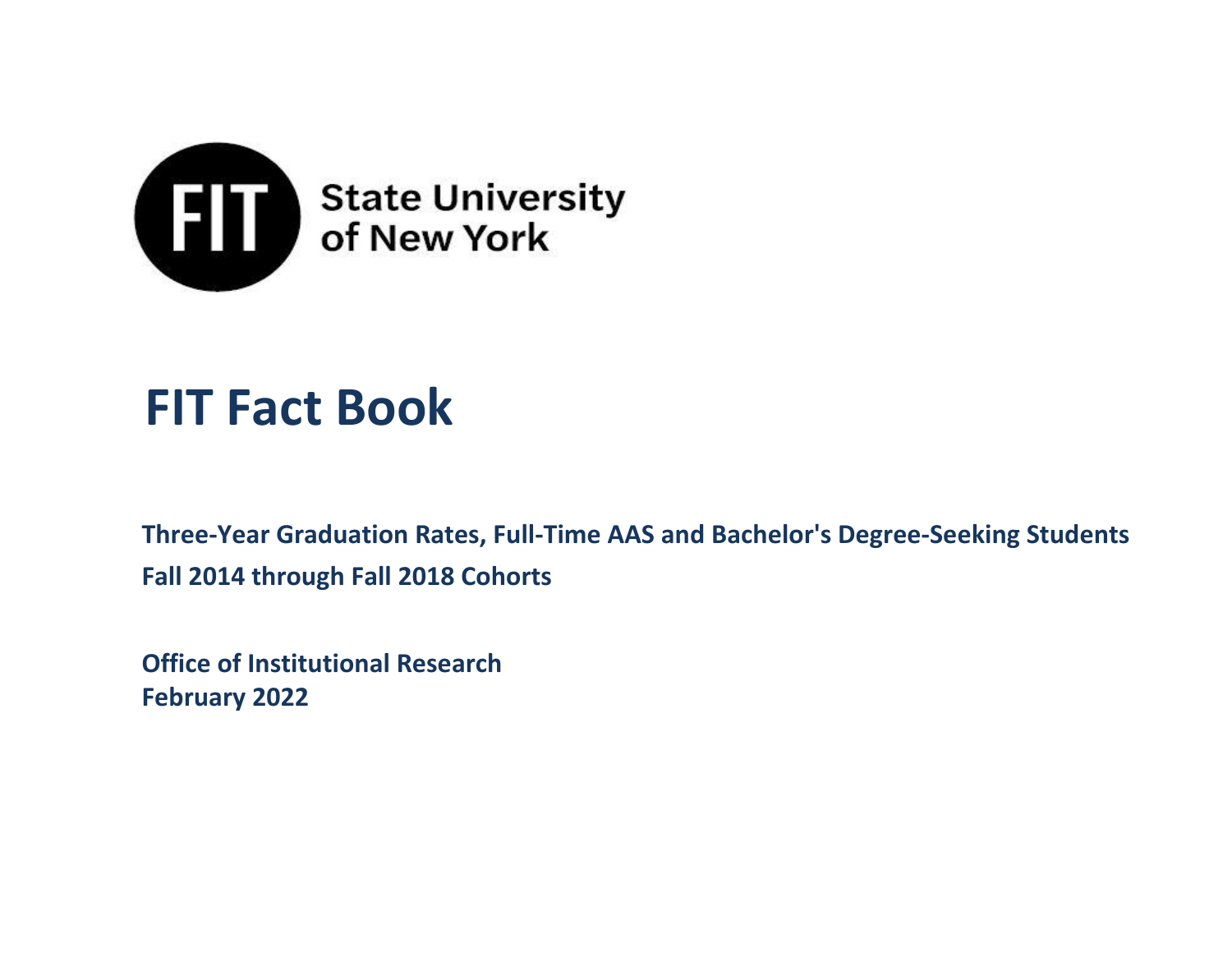#### **Table 1a. Associate Three Year Graduation Status, Fall 2014 through Fall 2018 Cohorts**

**For Full-Time First-time in College Students**

|                              | <b>Entered Fall</b><br>2014 |         |       | <b>Entered Fall</b><br>2015 |       | <b>Entered Fall</b><br>2016 |       | <b>Entered Fall</b><br>2017 |       | <b>Entered Fall</b><br>2018 |  |
|------------------------------|-----------------------------|---------|-------|-----------------------------|-------|-----------------------------|-------|-----------------------------|-------|-----------------------------|--|
|                              | N                           | %       | N     | $\overline{\%}$             | N     | $\overline{\%}$             | N     | $\frac{9}{6}$               | N     | %                           |  |
| Cohort                       | 1,306                       | 100%    | 1,247 | 100%                        | 1,247 | 100%                        | 1,248 | 100%                        | 1,325 | 100%                        |  |
| Graduated in Program         | 1,030                       | 78.9%   | 968   | 77.6%                       | 971   | 77.9%                       | 979   | 78.4%                       | 1,001 | 75.5%                       |  |
| Graduated in Another Program | 29                          | 2.2%    | 31    | 2.5%                        | 32    | 2.6%                        | 40    | 3.2%                        | 43    | 3.2%                        |  |
| Graduated Total              | 1,059                       | 81.1%   | 999   | 80.1%                       | 1,003 | 80.4%                       | 1,019 | 81.7%                       | 1,044 | 78.8%                       |  |
| Transferred to Another       |                             |         |       |                             |       |                             |       |                             |       |                             |  |
| lInstitution                 | 75                          | 5.7%    | 91    | 7.3%                        | 82    | 6.6%                        | 92    | 7.4%                        | 87    | 6.6%                        |  |
| Persist at FIT               | 54                          | 4.1%    | 59    | 4.7%                        | 56    | 4.5%                        | 48    | 3.8%                        | 65    | 4.9%                        |  |
| Attrited                     | 118                         | $9.0\%$ | 98    | 7.9%                        | 106   | 8.5%                        | 89    | 7.1%                        | 129   | 9.7%                        |  |

#### **Table 1b. Associate Three Year Graduation Status, Fall 2014 through Fall 2018 Cohorts**

#### **For Full-Time Transfer Students in One-Year Programs**

|                              | <b>Entered Fall</b><br>2014 |       |                | <b>Entered Fall</b><br>2015 |                 | <b>Entered Fall</b><br>2016 |                 | <b>Entered Fall</b><br>2017 |     | <b>Entered Fall</b><br>2018 |  |
|------------------------------|-----------------------------|-------|----------------|-----------------------------|-----------------|-----------------------------|-----------------|-----------------------------|-----|-----------------------------|--|
|                              | N                           | %     | N              | $\sqrt{2}$                  | N               | %                           | N               | %                           | N   | %                           |  |
| Cohort                       | 424                         | 100%  | 396            | 100%                        | 370             | 100%                        | 329             | 100%                        | 339 | 100%                        |  |
| Graduated in Program         | 360                         | 84.9% | 355            | 89.6%                       | 326             | 88.1%                       | 298             | 90.6%                       | 306 | 90.3%                       |  |
| Graduated in Another Program |                             | 1.2%  |                | 0.3%                        |                 | 0.3%                        |                 | 0.6%                        |     | 0.3%                        |  |
| <b>Graduated Total</b>       | 365                         | 86.1% | 356            | 89.9%                       | 327             | 88.4%                       | 300             | 91.2%                       | 307 | 90.6%                       |  |
| Transferred to Another       |                             |       |                |                             |                 |                             |                 |                             |     |                             |  |
| Institution                  | 8                           | 1.9%  | 14             | 3.5%                        | 13              | 3.5%                        | 10 <sup>1</sup> | 3.0%                        | 10  | 2.9%                        |  |
| Persist at FIT               |                             | 0.9%  | 3 <sub>l</sub> | 0.8%                        |                 |                             |                 |                             | 3   | 0.9%                        |  |
| Attrited                     | 47                          | 11.1% | 23             | 5.8%                        | 30 <sup>°</sup> | 8.1%                        | 19              | 5.8%                        | 19  | 5.6%                        |  |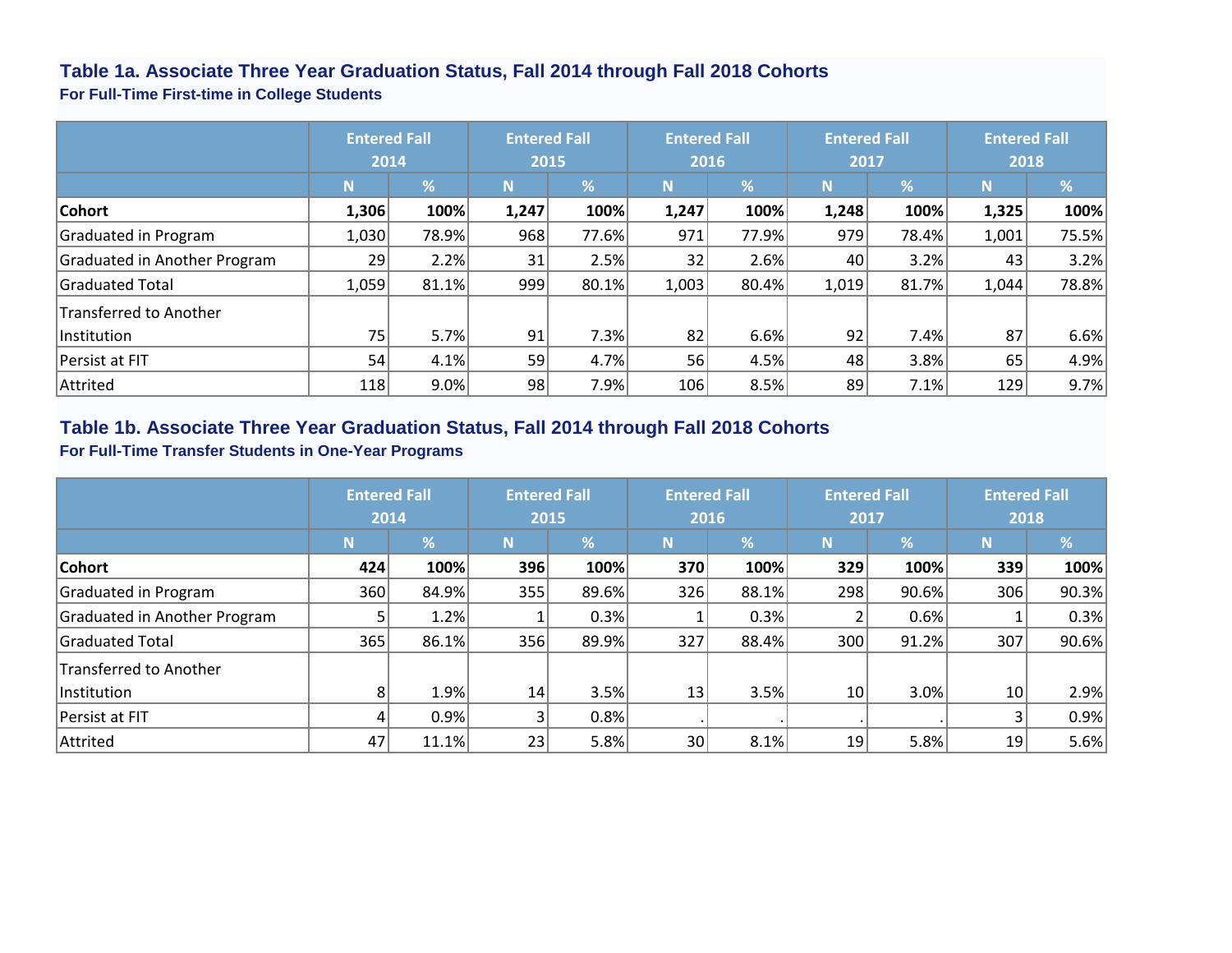#### **For Full-Time Transfer Students in Two-Year Programs Table 1c. Associate Three Year Graduation Status, Fall 2014 through Fall 2018 Cohorts**

|                              | <b>Entered Fall</b> |       | <b>Entered Fall</b><br><b>Entered Fall</b> |       |                | <b>Entered Fall</b>      |      | <b>Entered Fall</b> |      |       |
|------------------------------|---------------------|-------|--------------------------------------------|-------|----------------|--------------------------|------|---------------------|------|-------|
|                              |                     | 2014  |                                            | 2015  |                | 2016                     | 2017 |                     | 2018 |       |
|                              | N                   | %     | N                                          | %     | N              | $\overline{\mathcal{A}}$ | N    | %                   | N    | %     |
| <b>Cohort</b>                | 268                 | 100%  | 263                                        | 100%  | 225            | 100%                     | 243  | 100%                | 192  | 100%  |
| Graduated in Program         | 210                 | 78.4% | 203                                        | 77.2% | 179            | 79.6%                    | 197  | 81.1%               | 160  | 83.3% |
| Graduated in Another Program |                     | 1.5%  | 4                                          | 1.5%  | 81             | 3.6%                     | 61   | 2.5%                |      | 0.5%  |
| Graduated Total              | 214                 | 79.9% | 207                                        | 78.7% | 187            | 83.1%                    | 203  | 83.5%               | 161  | 83.9% |
| Transferred to Another       |                     |       |                                            |       |                |                          |      |                     |      |       |
| Institution                  | 13                  | 4.9%  | 10 <sup>1</sup>                            | 3.8%  | 4              | 1.8%                     | 12   | 4.9%                | 3    | 1.6%  |
| Persist at FIT               | 11                  | 4.1%  | 12                                         | 4.6%  | 8 <sup>1</sup> | 3.6%                     |      | 2.1%                |      | 1.6%  |
| Attrited                     | 30                  | 11.2% | 34                                         | 12.9% | 26             | 11.6%                    | 23   | 9.5%                | 25   | 13.0% |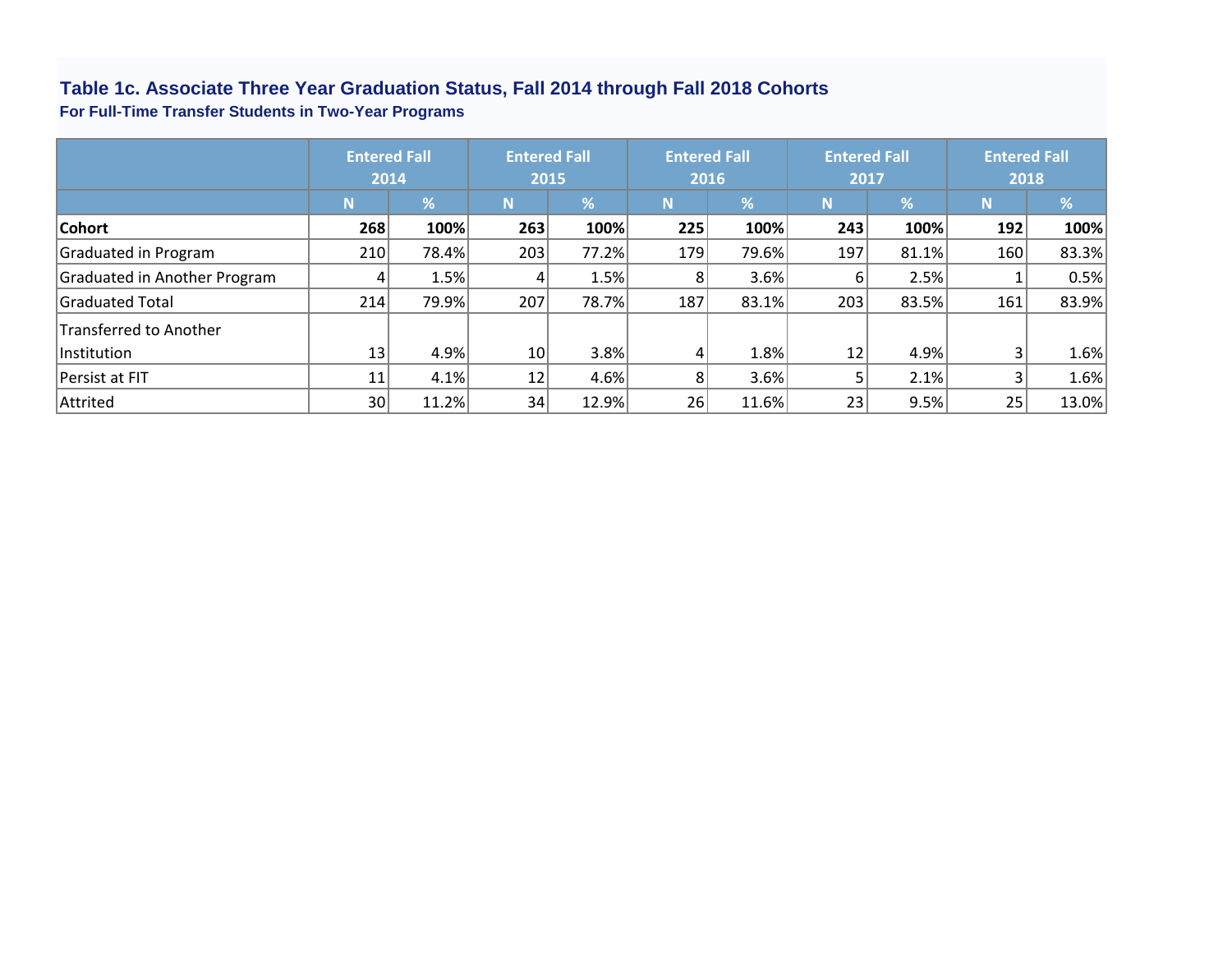#### **Table 2a. Bachelor's Three Year Graduation Status, Fall 2014 through Fall 2018 Cohorts**

**For Full-Time FIT Transition Students**

|                              | <b>Entered Fall</b><br>2014 |       | <b>Entered Fall</b><br>2015 |       | <b>Entered Fall</b><br>2016 |                 | <b>Entered Fall</b><br>2017 |       | <b>Entered Fall</b><br>2018 |       |
|------------------------------|-----------------------------|-------|-----------------------------|-------|-----------------------------|-----------------|-----------------------------|-------|-----------------------------|-------|
|                              | $\mathbf N$                 | %     | N                           | %     | N                           | $\overline{\%}$ | N                           | %     | N                           | %     |
| Cohort                       | 1,258                       | 100%  | 1,349                       | 100%  | 1,391                       | 100%            | 1,325                       | 100%  | 1,287                       | 100%  |
| Graduated in Program         | 1,100                       | 87.4% | 1,190                       | 88.2% | 1,232                       | 88.6%           | 1,198                       | 90.4% | 1,151                       | 89.4% |
| Graduated in Another Program | 30 <sup>1</sup>             | 2.4%  | 18                          | 1.3%  | 23                          | 1.7%            | 16                          | 1.2%  | 26 <sup>1</sup>             | 2.0%  |
| Graduated Total              | 1,130                       | 89.8% | 1,208                       | 89.5% | 1,255                       | 90.2%           | 1,214                       | 91.6% | 1,177                       | 91.5% |
| Transferred to Another       |                             |       |                             |       |                             |                 |                             |       |                             |       |
| <b>Institution</b>           | 9                           | 0.7%  |                             | 0.1%  |                             | 0.1%            |                             |       |                             | 0.1%  |
| Persist at FIT               | 15 <sub>1</sub>             | 1.2%  | 25                          | 1.9%  | 19                          | 1.4%            | 22                          | 1.7%  | 18                          | 1.4%  |
| Attrited                     | 104                         | 8.3%  | 114                         | 8.5%  | 116                         | 8.3%            | 89                          | 6.7%  | 91                          | 7.1%  |

#### **Table 2b. Bachelor's Three Year Graduation Status, Fall 2014 through Fall 2018 Cohorts for Full-Time Transfer Students**

|                              | <b>Entered Fall</b><br>2014 |            |     | <b>Entered Fall</b><br>2015 |     | <b>Entered Fall</b><br>2016 |             | <b>Entered Fall</b><br>2017 |     | <b>Entered Fall</b><br>2018 |  |
|------------------------------|-----------------------------|------------|-----|-----------------------------|-----|-----------------------------|-------------|-----------------------------|-----|-----------------------------|--|
|                              | N                           | $\sqrt{2}$ | N   | $\frac{9}{6}$               | N   | $\overline{\%}$             | $\mathbf N$ | %                           | N   | %                           |  |
| <b>Cohort</b>                | 155                         | 100%       | 116 | 100%                        | 120 | 100%                        | 122         | 100%                        | 164 | 100%                        |  |
| Graduated in Program         | 128                         | 82.6%      | 95  | 81.9%                       | 95  | 79.2%                       | 99          | 81.1%                       | 134 | 81.7%                       |  |
| Graduated in Another Program |                             | 3.2%       |     | 1.7%                        |     | 1.7%                        |             | 3.3%                        |     | 3.0%                        |  |
| Graduated Total              | 133                         | 85.8%      | 97  | 83.6%                       | 97  | 80.8%                       | 103         | 84.4%                       | 139 | 84.8%                       |  |
| Transferred to Another       |                             |            |     |                             |     |                             |             |                             |     |                             |  |
| Institution                  |                             | 1.9%       | 3   | 2.6%                        |     | 0.8%                        |             | 0.8%                        | 3   | 1.8%                        |  |
| Persist at FIT               |                             | 2.6%       |     | 0.9%                        | b   | 5.0%                        |             | 3.3%                        | 3   | 1.8%                        |  |
| Attrited                     | 15                          | 9.7%       | 15  | 12.9%                       | 16  | 13.3%                       | 14          | 11.5%                       | 19  | 11.6%                       |  |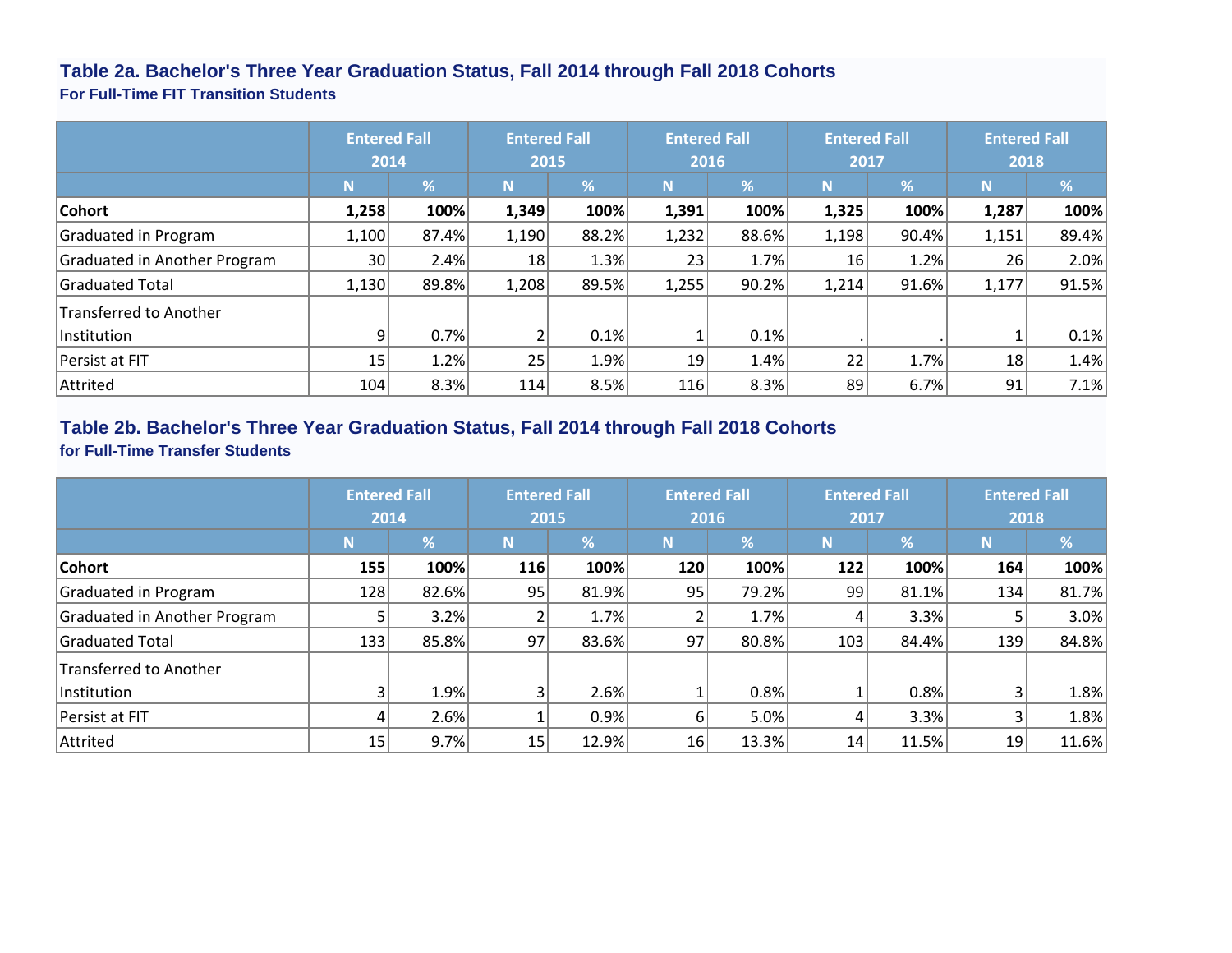## **Table 3a. Associate Three Year Graduation Status, Fall 2014 through Fall 2018 Cohorts School of Art and Design**

**for Full-Time First-time in College Students**

|                              |      | <b>Entered Fall</b> |     | <b>Entered Fall</b> |     | <b>Entered Fall</b> |                 | <b>Entered Fall</b> | <b>Entered Fall</b> |       |  |
|------------------------------|------|---------------------|-----|---------------------|-----|---------------------|-----------------|---------------------|---------------------|-------|--|
|                              | 2014 |                     |     | 2015                |     | 2016                |                 | 2017                |                     | 2018  |  |
|                              |      | %                   | N   | %                   | N   | ℅                   | N               | %                   | N                   | %     |  |
| Cohort                       | 587  | 100%                | 566 | 100%                | 571 | 100%                | 611             | 100%                | 669                 | 100%  |  |
| Graduated in Program         | 451  | 76.8%               | 424 | 74.9%               | 450 | 78.8%               | 461             | 75.5%               | 492                 | 73.5% |  |
| Graduated in Another Program | 14   | 2.4%                | 14  | 2.5%                | 15  | 2.6%                | 24              | 3.9%                | 31                  | 4.6%  |  |
| Graduated Total              | 465  | 79.2%               | 438 | 77.4%               | 465 | 81.4%               | 485             | 79.4%               | 523                 | 78.2% |  |
| Transferred to Another       |      |                     |     |                     |     |                     |                 |                     |                     |       |  |
| Institution                  | 28   | 4.8%                | 36  | 6.4%                | 26  | 4.6%                | 46 <sub>1</sub> | 7.5%                | 36                  | 5.4%  |  |
| Persist at FIT               | 29   | 4.9%                | 37  | 6.5%                | 23  | 4.0%                | 29              | 4.7%                | 39                  | 5.8%  |  |
| Attrited                     | 65   | 11.1%               | 55  | 9.7%                | 57  | 10.0%               | 51              | 8.3%                | 71                  | 10.6% |  |

#### **Table 3b. Associate Three Year Graduation Status, Fall 2014 through Fall 2018 Cohorts**

#### **School of Art and Design**

**for Full-Time Transfer Students in One-Year Programs**

|                              | <b>Entered Fall</b> |       |    | <b>Entered Fall</b> |    | <b>Entered Fall</b> |    | <b>Entered Fall</b> | <b>Entered Fall</b> |       |
|------------------------------|---------------------|-------|----|---------------------|----|---------------------|----|---------------------|---------------------|-------|
|                              | 'N.                 | %     | N  | %                   | N  | %                   |    | %                   | N                   | %     |
| <b>Cohort</b>                | 105                 | 100%  | 94 | 100%                | 89 | 100%                | 76 | 100%                | 100                 | 100%  |
| Graduated in Program         | 89                  | 84.8% | 85 | 90.4%               | 79 | 88.8%               | 72 | 94.7%               | 89                  | 89.0% |
| Graduated in Another Program |                     | 1.9%  |    |                     |    |                     |    | 1.3%                |                     |       |
| Graduated Total              | 91                  | 86.7% | 85 | 90.4%               | 79 | 88.8%               | 73 | 96.1%               | 89 <sub>1</sub>     | 89.0% |
| Transferred to Another       |                     |       |    |                     |    |                     |    |                     |                     |       |
| lnstitution                  |                     |       |    | 1.1%                | 4  | 4.5%                |    | 1.3%                |                     |       |
| Persist at FIT               |                     | 1.0%  |    | 1.1%                |    |                     |    |                     |                     | 1.0%  |
| Attrited                     | 13                  | 12.4% |    | 7.4%                | 61 | 6.7%                |    | 2.6%                | 10                  | 10.0% |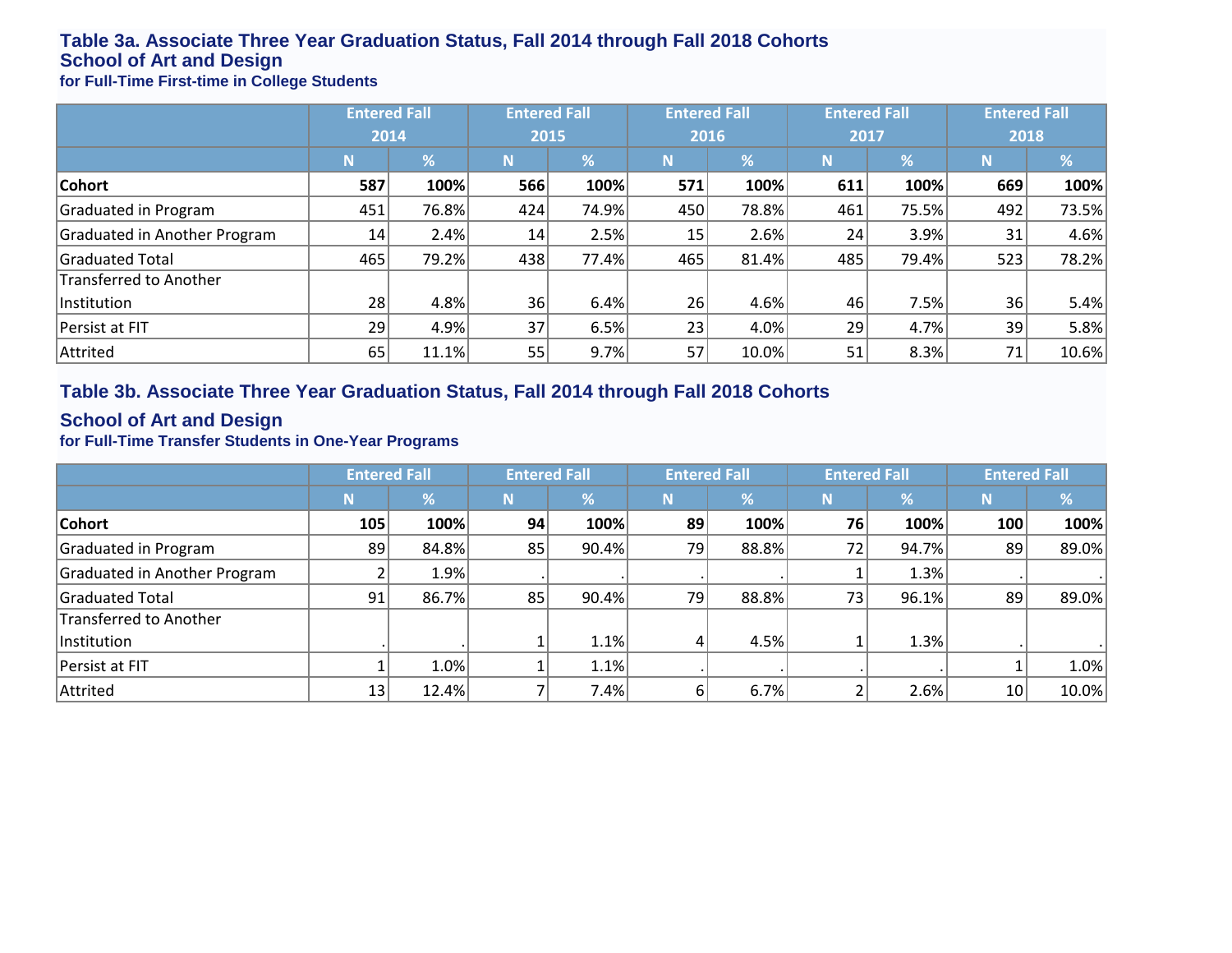### **Table 3c. Associate Three Year Graduation Status, Fall 2014 through Fall 2018 Cohorts**

#### **School of Art and Design**

**for Full-Time Transfer Students in Two-Year Programs**

|                              | <b>Entered Fall</b><br>2014 |       |     | <b>Entered Fall</b><br>2015 |          | <b>Entered Fall</b><br>2016 |     | <b>Entered Fall</b><br>2017 |     | <b>Entered Fall</b><br>2018 |  |
|------------------------------|-----------------------------|-------|-----|-----------------------------|----------|-----------------------------|-----|-----------------------------|-----|-----------------------------|--|
|                              | N                           | %     | N   | %                           | <b>N</b> | $\frac{9}{6}$               | N   | %                           | N   | %                           |  |
| <b>Cohort</b>                | 189                         | 100%  | 172 | 100%                        | 162      | 100%                        | 146 | 100%                        | 136 | 100%                        |  |
| Graduated in Program         | 143                         | 75.7% | 135 | 78.5%                       | 130      | 80.2%                       | 115 | 78.8%                       | 109 | 80.1%                       |  |
| Graduated in Another Program |                             | 0.5%  | 2   | 1.2%                        | 4        | 2.5%                        |     | 2.1%                        |     | 0.7%                        |  |
| <b>Graduated Total</b>       | 144                         | 76.2% | 137 | 79.7%                       | 134      | 82.7%                       | 118 | 80.8%                       | 110 | 80.9%                       |  |
| Transferred to Another       |                             |       |     |                             |          |                             |     |                             |     |                             |  |
| <b>Institution</b>           | 10 <sup>1</sup>             | 5.3%  | 2   | 1.2%                        |          | 1.2%                        | 8   | 5.5%                        |     | 1.5%                        |  |
| Persist at FIT               | q                           | 4.8%  | 6   | 3.5%                        |          | 4.3%                        |     | 1.4%                        |     | 2.2%                        |  |
| Attrited                     | 26                          | 13.8% | 27  | 15.7%                       | 19       | 11.7%                       | 18  | 12.3%                       | 21  | 15.4%                       |  |

## **Table 3d. Bachelor's Three Year Graduation Status, Fall 2014 through Fall 2018 Cohorts**

### **School of Art and Design**

**for FIT Transition Students**

|                               | <b>Entered Fall</b> |       |          | <b>Entered Fall</b><br><b>Entered Fall</b> |          | <b>Entered Fall</b> |     | <b>Entered Fall</b> |     |       |  |
|-------------------------------|---------------------|-------|----------|--------------------------------------------|----------|---------------------|-----|---------------------|-----|-------|--|
|                               | 2014                |       |          | 2015                                       |          | 2016                |     | 2017                |     | 2018  |  |
|                               |                     | %     | N        | $\overline{\mathscr{A}}$                   | <b>N</b> | $\frac{9}{6}$       | N   | $\sqrt{2}$          | N   | %     |  |
| <b>Cohort</b>                 | 531                 | 100%  | 566      | 100%                                       | 587      | 100%                | 559 | 100%                | 555 | 100%  |  |
| Graduated in Program          | 453                 | 85.3% | 490      | 86.6%                                      | 513      | 87.4%               | 498 | 89.1%               | 480 | 86.5% |  |
| Graduated in Another Program  | 15                  | 2.8%  | $6 \mid$ | 1.1%                                       | 61       | 1.0%                | 8   | 1.4%                | 14  | 2.5%  |  |
| <b>Graduated Total</b>        | 468                 | 88.1% | 496      | 87.6%                                      | 519      | 88.4%               | 506 | 90.5%               | 494 | 89.0% |  |
| <b>Transferred to Another</b> |                     |       |          |                                            |          |                     |     |                     |     |       |  |
| Institution                   |                     | 1.3%  | 2        | 0.4%                                       |          | 0.2%                |     |                     |     |       |  |
| Persist at FIT                |                     | 1.1%  | 15       | 2.7%                                       | 8        | 1.4%                | 11  | 2.0%                | 9   | 1.6%  |  |
| Attrited                      | 50                  | 9.4%  | 53       | 9.4%                                       | 59       | 10.1%               | 42  | 7.5%                | 52  | 9.4%  |  |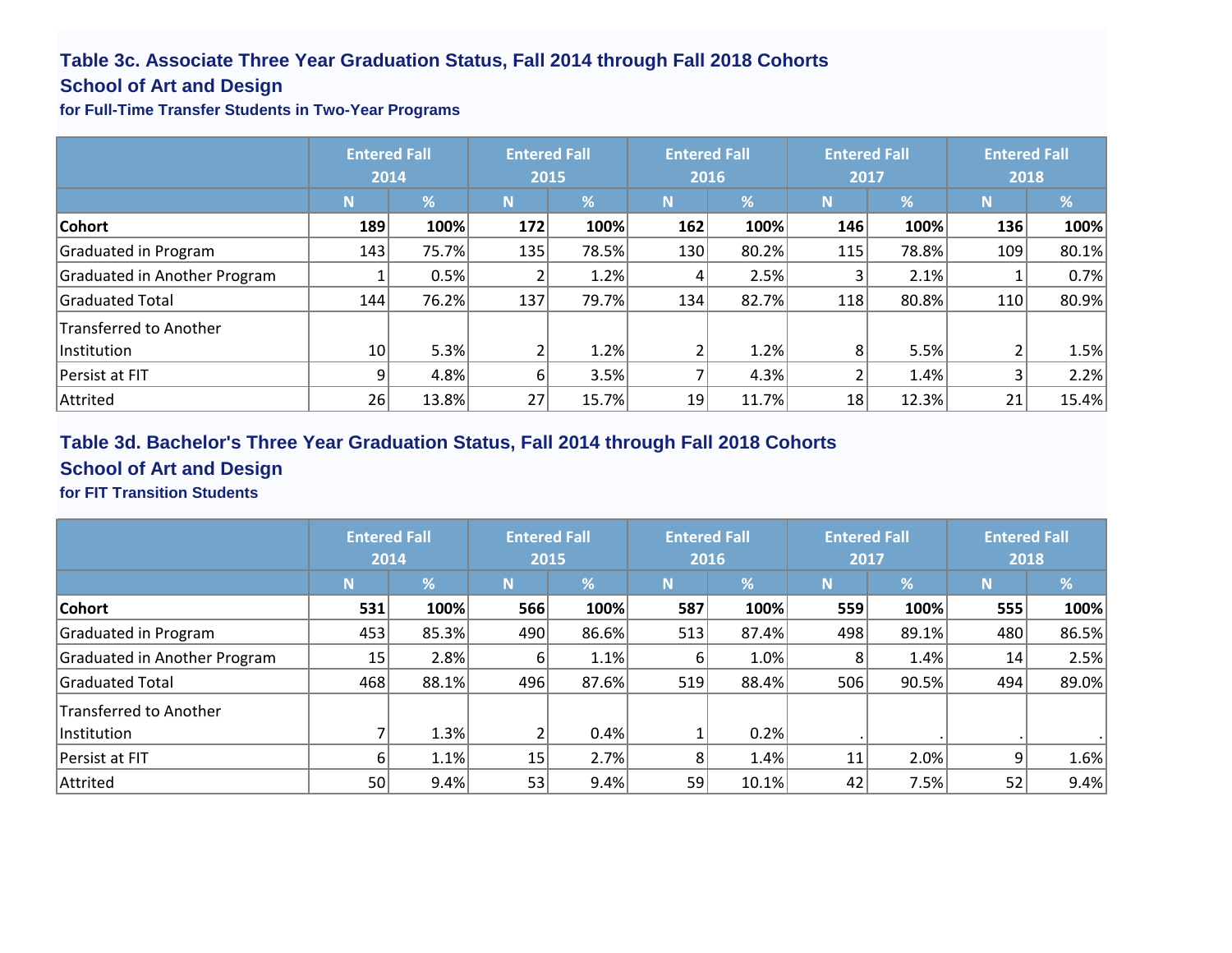## **Table 3e. Bachelor's Three Year Graduation Status, Fall 2014 through Fall 2018 Cohorts School of Art and Design**

## **for Transfer Students**

|                              | <b>Entered Fall</b><br>2014 |       | <b>Entered Fall</b><br>2015 |       | <b>Entered Fall</b><br>2016 |       | <b>Entered Fall</b><br>2017 |            | <b>Entered Fall</b><br>2018 |       |
|------------------------------|-----------------------------|-------|-----------------------------|-------|-----------------------------|-------|-----------------------------|------------|-----------------------------|-------|
|                              | <b>N</b>                    | %     | N                           | %     | N                           | %     |                             | $\sqrt{2}$ | N                           | %     |
| <b>Cohort</b>                | 44                          | 100%  | 22                          | 100%  | 25                          | 100%  | 24                          | 100%       | 45                          | 100%  |
| Graduated in Program         | 41                          | 93.2% | 18                          | 81.8% | 21                          | 84.0% | 22                          | 91.7%      | 35                          | 77.8% |
| Graduated in Another Program |                             |       |                             |       |                             |       |                             | 4.2%       |                             |       |
| Graduated Total              | 41                          | 93.2% | 18                          | 81.8% | 21                          | 84.0% | 23                          | 95.8%      | 35                          | 77.8% |
| Transferred to Another       |                             |       |                             |       |                             |       |                             |            |                             |       |
| Institution                  |                             |       |                             |       |                             |       |                             |            |                             | 4.4%  |
| Attrited                     |                             | 6.8%  | 4                           | 18.2% |                             | 16.0% |                             | 4.2%       | 8                           | 17.8% |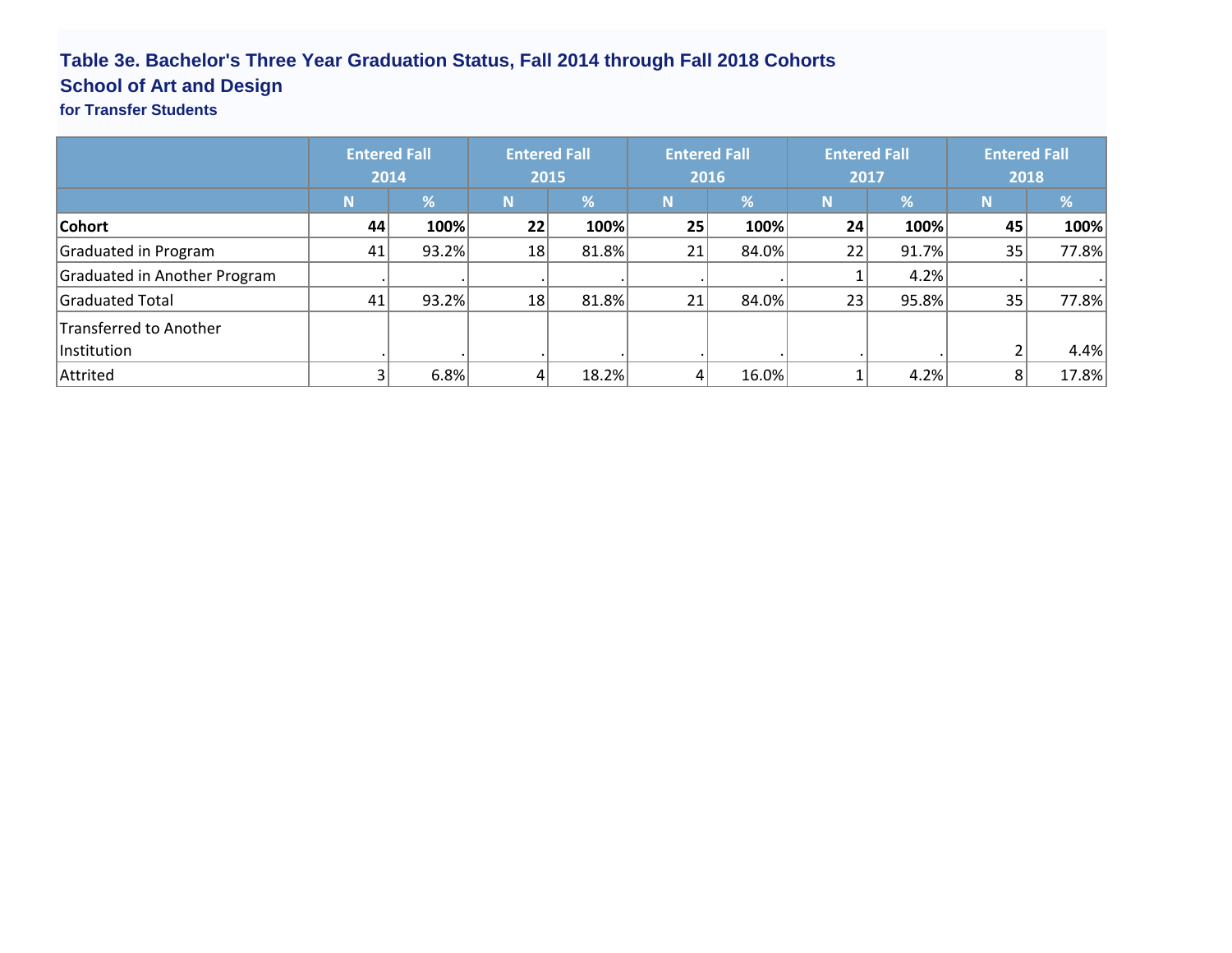#### **Table 4a. Associate Three Year Graduation Status, Fall 2014 through Fall 2018 Cohorts**

#### **School of Business and Technology**

**for Full-Time First-time in College Students**

|                              | <b>Entered Fall</b> |       | <b>Entered Fall</b> |               | <b>Entered Fall</b> |                          | <b>Entered Fall</b> |            | <b>Entered Fall</b> |          |
|------------------------------|---------------------|-------|---------------------|---------------|---------------------|--------------------------|---------------------|------------|---------------------|----------|
|                              | 2014                |       |                     | 2015          |                     | 2016                     | 2017                |            | 2018                |          |
|                              | N                   | %     | N                   | $\frac{9}{6}$ | N                   | $\overline{\mathscr{A}}$ | N                   | $\sqrt{2}$ | N                   | %        |
| <b>Cohort</b>                | 698                 | 100%  | 664                 | 100%          | 661                 | 100%                     | 617                 | 100%       | 636                 | 100%     |
| Graduated in Program         | 564                 | 80.8% | 532                 | 80.1%         | 508                 | 76.9%                    | 501                 | 81.2%      | 498                 | 78.3%    |
| Graduated in Another Program | 15                  | 2.1%  | 16                  | 2.4%          | 16                  | 2.4%                     | 16                  | 2.6%       | 11                  | 1.7%     |
| Graduated Total              | 579                 | 83.0% | 548                 | 82.5%         | 524                 | 79.3%                    | 517                 | 83.8%      | 509                 | $80.0\%$ |
| Transferred to Another       |                     |       |                     |               |                     |                          |                     |            |                     |          |
| Institution                  | 46                  | 6.6%  | 52                  | 7.8%          | 56                  | 8.5%                     | 46                  | 7.5%       | 46                  | 7.2%     |
| Persist at FIT               | 23                  | 3.3%  | 22                  | 3.3%          | 33                  | 5.0%                     | 19                  | 3.1%       | 25                  | 3.9%     |
| Attrited                     | 50 <sup>1</sup>     | 7.2%  | 42                  | 6.3%          | 48                  | 7.3%                     | 35 <sub>1</sub>     | 5.7%       | 56                  | 8.8%     |

#### **Table 4b. Associate Three Year Graduation Status, Fall 2014 through Fall 2018 Cohorts**

#### **School of Business and Technology**

**for Full-Time Transfer Students in One-Year Programs**

|                              | <b>Entered Fall</b><br>2014 |       |     | <b>Entered Fall</b><br>2015 |     | <b>Entered Fall</b><br>2016 |     | <b>Entered Fall</b><br>2017 | <b>Entered Fall</b><br>2018 |       |
|------------------------------|-----------------------------|-------|-----|-----------------------------|-----|-----------------------------|-----|-----------------------------|-----------------------------|-------|
|                              | N                           | %     | N   | %                           | N   | $\overline{\%}$             | N   | %                           | N                           | %     |
| <b>Cohort</b>                | 319                         | 100%  | 302 | 100%                        | 281 | 100%                        | 253 | 100%                        | 239                         | 100%  |
| Graduated in Program         | 271                         | 85.0% | 270 | 89.4%                       | 247 | 87.9%                       | 226 | 89.3%                       | 217                         | 90.8% |
| Graduated in Another Program |                             | 0.9%  |     | 0.3%                        |     | 0.4%                        |     | 0.4%                        |                             | 0.4%  |
| Graduated Total              | 274                         | 85.9% | 271 | 89.7%                       | 248 | 88.3%                       | 227 | 89.7%                       | 218                         | 91.2% |
| Transferred to Another       |                             |       |     |                             |     |                             |     |                             |                             |       |
| Institution                  | 81                          | 2.5%  | 13  | 4.3%                        | 9   | 3.2%                        | 9   | 3.6%                        | 10 <sup>1</sup>             | 4.2%  |
| Persist at FIT               |                             | 0.9%  | L   | 0.7%                        |     |                             |     |                             |                             | 0.8%  |
| Attrited                     | 34                          | 10.7% | 16  | 5.3%                        | 24  | 8.5%                        | 17  | 6.7%                        | 9                           | 3.8%  |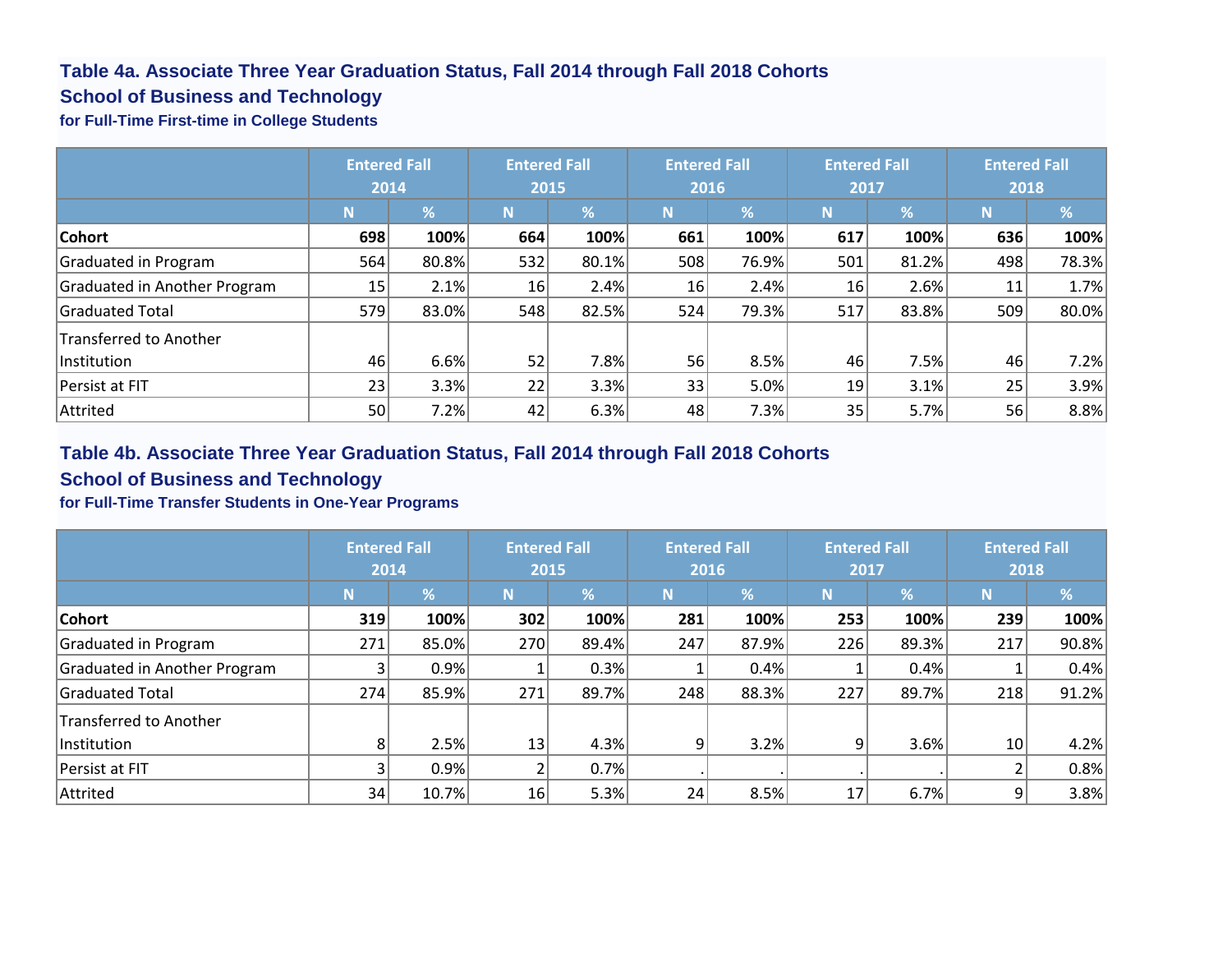#### **Table 4c. Associate Three Year Graduation Status, Fall 2014 through Fall 2018 Cohorts School of Business and Technology**

#### **for Full-Time Transfer Students in Two-Year Programs**

|                              | <b>Entered Fall</b><br>2014 |       | <b>Entered Fall</b><br>2015 |       |          | <b>Entered Fall</b><br>2016 | <b>Entered Fall</b><br>2017 |       | <b>Entered Fall</b><br>2018 |       |
|------------------------------|-----------------------------|-------|-----------------------------|-------|----------|-----------------------------|-----------------------------|-------|-----------------------------|-------|
|                              | N                           | %     | N                           | %     | <b>N</b> | %                           | N                           | %     | N.                          | %     |
| <b>Cohort</b>                | 77                          | 100%  | 86                          | 100%  | 59       | 100%                        | 96                          | 100%  | 54                          | 100%  |
| Graduated in Program         | 65                          | 84.4% | 65                          | 75.6% | 45       | 76.3%                       | 81                          | 84.4% | 49                          | 90.7% |
| Graduated in Another Program |                             | 3.9%  |                             | 2.3%  | 41       | 6.8%                        |                             | 3.1%  |                             |       |
| Graduated Total              | 68                          | 88.3% | 67                          | 77.9% | 49       | 83.1%                       | 84                          | 87.5% | 49                          | 90.7% |
| Transferred to Another       |                             |       |                             |       |          |                             |                             |       |                             |       |
| Institution                  |                             | 3.9%  |                             | 8.1%  |          | 3.4%                        | 4                           | 4.2%  |                             | 1.9%  |
| Persist at FIT               |                             | 2.6%  | 5                           | 5.8%  |          | 1.7%                        |                             | 3.1%  |                             |       |
| Attrited                     |                             | 5.2%  |                             | 8.1%  |          | 11.9%                       |                             | 5.2%  | 4                           | 7.4%  |

#### **Table 4d. Bachelor's Three Year Graduation Status, Fall 2014 through Fall 2018 Cohorts**

### **School of Business and Technology**

**for FIT Transition Students**

|                               | <b>Entered Fall</b> |       | <b>Entered Fall</b> |       | <b>Entered Fall</b> |               | <b>Entered Fall</b> |       | <b>Entered Fall</b> |       |
|-------------------------------|---------------------|-------|---------------------|-------|---------------------|---------------|---------------------|-------|---------------------|-------|
|                               | 2014                |       | 2015                |       | 2016                |               | 2017                |       | 2018                |       |
|                               | <b>N</b>            | %     | N                   | %     | <b>N</b>            | $\frac{9}{6}$ | N                   | %     | N                   | %     |
| <b>Cohort</b>                 | 714                 | 100%  | 773                 | 100%  | 776                 | 100%          | 743                 | 100%  | 707                 | 100%  |
| Graduated in Program          | 634                 | 88.8% | 690                 | 89.3% | 695                 | 89.6%         | 682                 | 91.8% | 647                 | 91.5% |
| Graduated in Another Program  | 15 <sub>l</sub>     | 2.1%  | 12                  | 1.6%  | 17                  | 2.2%          | 8                   | 1.1%  | 12                  | 1.7%  |
| Graduated Total               | 649                 | 90.9% | 702                 | 90.8% | 712                 | 91.8%         | 690                 | 92.9% | 659                 | 93.2% |
| <b>Transferred to Another</b> |                     |       |                     |       |                     |               |                     |       |                     |       |
| Institution                   |                     | 0.3%  |                     |       |                     |               |                     |       |                     | 0.1%  |
| Persist at FIT                | 9                   | 1.3%  | 10 <sup>1</sup>     | 1.3%  | 9                   | 1.2%          | 9                   | 1.2%  | 9                   | 1.3%  |
| Attrited                      | 54                  | 7.6%  | 61                  | 7.9%  | 55                  | 7.1%          | 44                  | 5.9%  | 38                  | 5.4%  |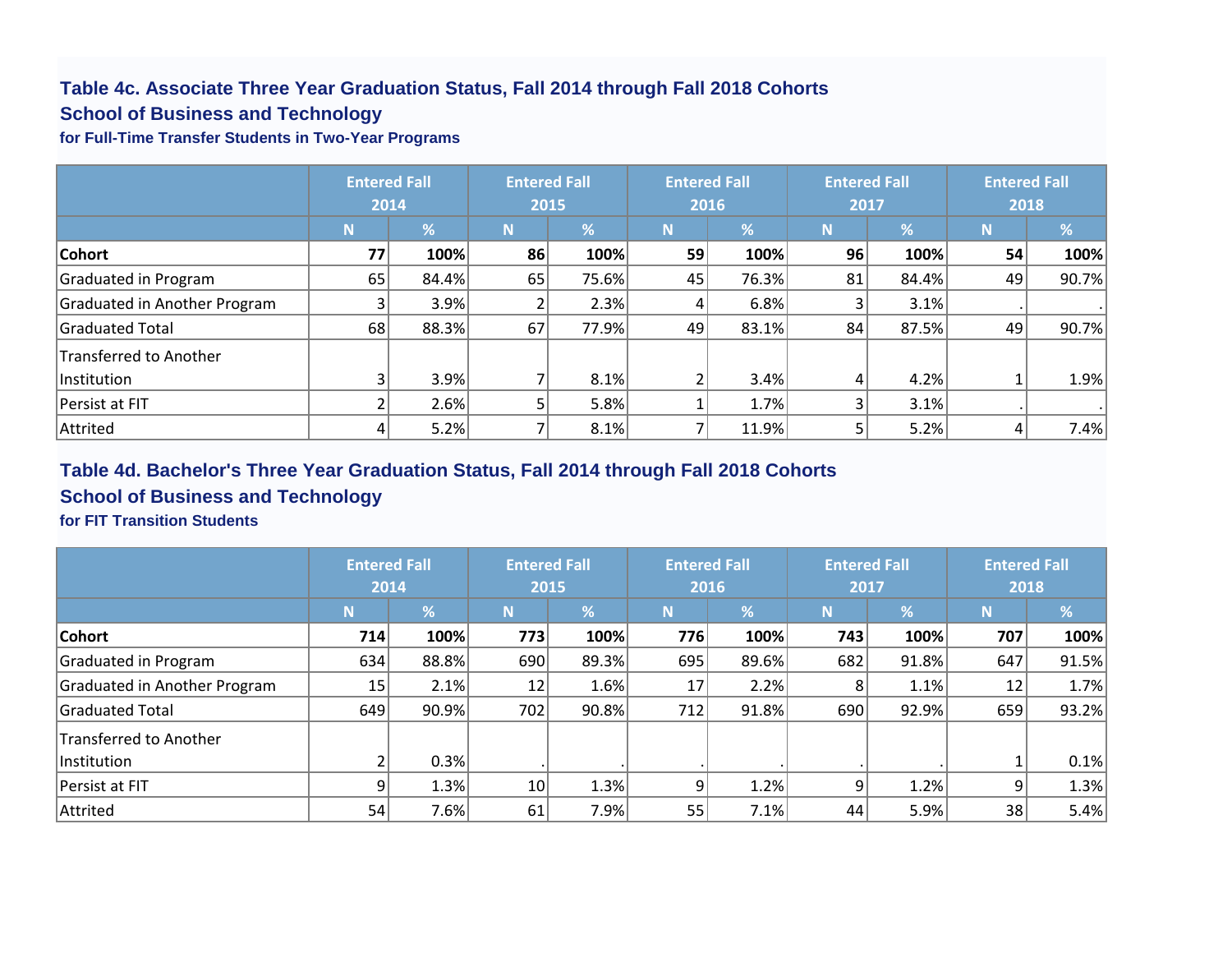## **Table 4e. Bachelor's Three Year Graduation Status, Fall 2014 through Fall 2018 Cohorts School of Business and Technology**

**for Transfer Students**

|                              | <b>Entered Fall</b> |       | <b>Entered Fall</b> |       | <b>Entered Fall</b> |       | <b>Entered Fall</b> |       | <b>Entered Fall</b> |       |
|------------------------------|---------------------|-------|---------------------|-------|---------------------|-------|---------------------|-------|---------------------|-------|
|                              | 2014                |       | 2015                |       | 2016                |       | 2017                |       | 2018                |       |
|                              | N                   | %     | N.                  | %     | N                   | %     | N                   | %     | N                   | %     |
| <b>Cohort</b>                | 100                 | 100%  | 88                  | 100%  | 90                  | 100%  | 92                  | 100%  | 114                 | 100%  |
| Graduated in Program         | 79                  | 79.0% | 73                  | 83.0% | 71                  | 78.9% | 72                  | 78.3% | 94                  | 82.5% |
| Graduated in Another Program |                     | 5.0%  |                     | 2.3%  |                     | 2.2%  |                     | 3.3%  | 5                   | 4.4%  |
| Graduated Total              | 84                  | 84.0% | 75                  | 85.2% | 73                  | 81.1% | 75                  | 81.5% | 99                  | 86.8% |
| Transferred to Another       |                     |       |                     |       |                     |       |                     |       |                     |       |
| lInstitution                 |                     | 2.0%  |                     | 2.3%  |                     |       |                     | 1.1%  |                     | 0.9%  |
| Persist at FIT               |                     | 3.0%  |                     | 1.1%  | 61                  | 6.7%  |                     | 4.3%  | 3                   | 2.6%  |
| Attrited                     | 11                  | 11.0% | 10 <sup>1</sup>     | 11.4% | 11                  | 12.2% | 12                  | 13.0% | 11                  | 9.6%  |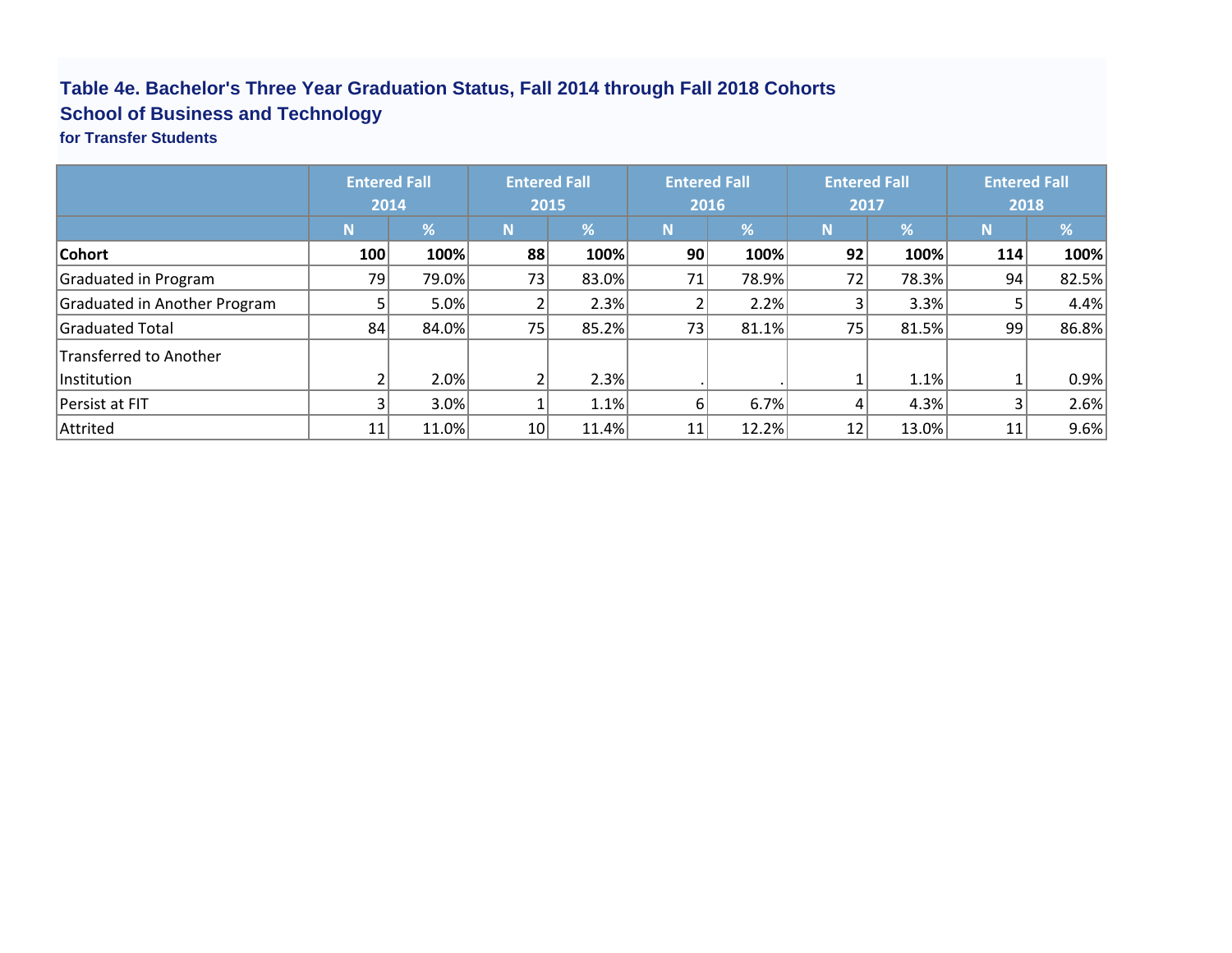### **Table 5a. Associate Three Year Graduation Status, Fall 2014 through Fall 2018 Cohorts**

#### **School of Liberal Arts**

**for Full-Time First-time in College Students**

|                              | <b>Entered Fall</b> |       | <b>Entered Fall</b> |       |      | <b>Entered Fall</b> | <b>Entered Fall</b> |       | <b>Entered Fall</b> |       |
|------------------------------|---------------------|-------|---------------------|-------|------|---------------------|---------------------|-------|---------------------|-------|
|                              | 2014                |       | 2015                |       | 2016 |                     | 2017                |       | 2018                |       |
|                              | N                   | %     | N                   | %     | N    | $\overline{\%}$     | N                   | %     | N                   | %     |
| Cohort                       | 21                  | 100%  | 17                  | 100%  | 15   | 100%                | 20                  | 100%  | 20                  | 100%  |
| Graduated in Program         | 15                  | 71.4% | 12                  | 70.6% | 13   | 86.7%               | 17                  | 85.0% | 11                  | 55.0% |
| Graduated in Another Program |                     |       |                     | 5.9%  |      | 6.7%                |                     |       |                     | 5.0%  |
| Graduated Total              | 15                  | 71.4% | 13                  | 76.5% | 14   | 93.3%               | 17                  | 85.0% | 12                  | 60.0% |
| Transferred to Another       |                     |       |                     |       |      |                     |                     |       |                     |       |
| <b>Institution</b>           |                     | 4.8%  |                     | 17.6% |      |                     |                     |       |                     | 25.0% |
| Persist at FIT               |                     | 9.5%  |                     |       |      |                     |                     |       |                     | 5.0%  |
| Attrited                     |                     | 14.3% |                     | 5.9%  |      | 6.7%                |                     | 15.0% |                     | 10.0% |

#### **Table 5b. Bachelor's Three Year Graduation Status, Fall 2014 through Fall 2018 Cohorts**

#### **School of Liberal Arts**

**for FIT Transition Students**

|                      | <b>Entered Fall 2014</b> |               | <b>Entered Fall 2015</b> |        | <b>Entered Fall 2016</b> |       | <b>Entered Fall 2017</b> |               | <b>Entered Fall 2018</b> |          |
|----------------------|--------------------------|---------------|--------------------------|--------|--------------------------|-------|--------------------------|---------------|--------------------------|----------|
|                      | 'N.                      | $\frac{9}{6}$ | N                        | %      | N                        | ℅     |                          | $\frac{9}{6}$ | N                        |          |
| Cohort               | 13                       | 100%          | 10 <sup>1</sup>          | 100%   | 28                       | 100%  | 23                       | 100%          | 25                       | 100%     |
| Graduated in Program | 13                       | 100.0%        | 10 <sup>1</sup>          | 100.0% | 24                       | 85.7% | 18                       | 78.3%         | 24                       | $96.0\%$ |
| Graduated Total      | 13                       | 100.0%        | 10 <sup>1</sup>          | 100.0% | 24                       | 85.7% | 18                       | 78.3%         | 24                       | 96.0%    |
| Persist at FIT       |                          |               |                          |        |                          | 7.1%  |                          | 8.7%          |                          |          |
| Attrited             |                          |               |                          |        |                          | 7.1%  |                          | 13.0%         |                          | 4.0%     |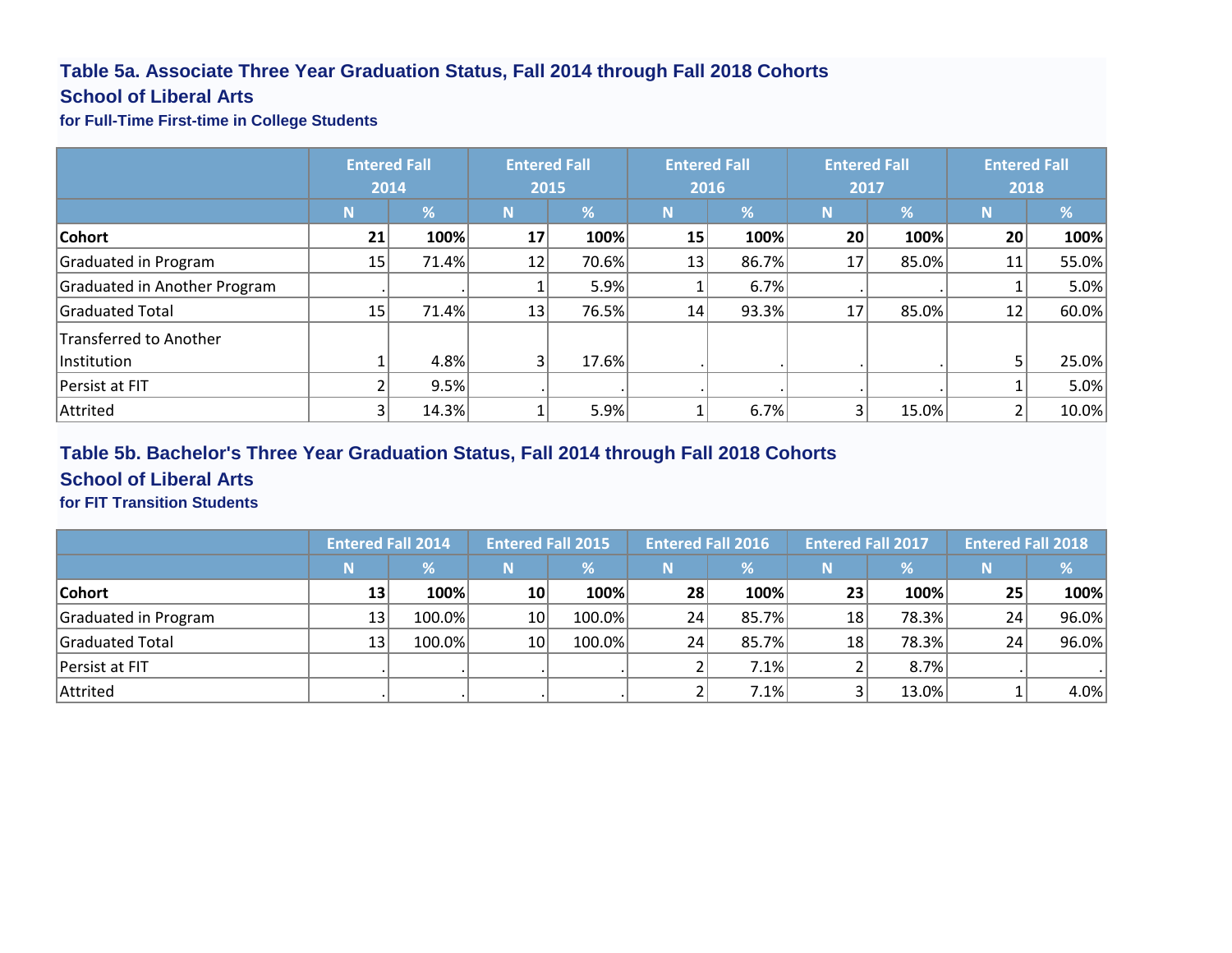## **Table 5c. Bachelor's Three Year Graduation Status, Fall 2014 through Fall 2018 Cohorts School of Liberal Arts**

**for Transfer Students**

|                        | <b>Entered Fall</b><br>2014 |       | <b>Entered Fall</b><br>2015 |       | <b>Entered Fall</b><br>2016 |       | <b>Entered Fall</b><br>2017 |       | <b>Entered Fall</b><br>2018 |        |
|------------------------|-----------------------------|-------|-----------------------------|-------|-----------------------------|-------|-----------------------------|-------|-----------------------------|--------|
|                        | Ν                           | %     | N                           | %     | N                           | %     | N                           | %     | <b>N</b>                    | $\%$   |
| <b>Cohort</b>          | 11                          | 100%  | $6 \mid$                    | 100%  |                             | 100%  |                             | 100%  |                             | 100%   |
| Graduated in Program   |                             | 72.7% | $\vert 4 \vert$             | 66.7% |                             | 60.0% |                             | 83.3% |                             | 100.0% |
| Graduated Total        |                             | 72.7% | $\vert 4 \vert$             | 66.7% |                             | 60.0% |                             | 83.3% |                             | 100.0% |
| Transferred to Another |                             |       |                             |       |                             |       |                             |       |                             |        |
| Institution            |                             | 9.1%  |                             | 16.7% |                             | 20.0% |                             |       |                             |        |
| Persist at FIT         |                             | 9.1%  |                             |       |                             |       |                             |       |                             |        |
| Attrited               |                             | 9.1%  |                             | 16.7% |                             | 20.0% |                             | 16.7% |                             |        |